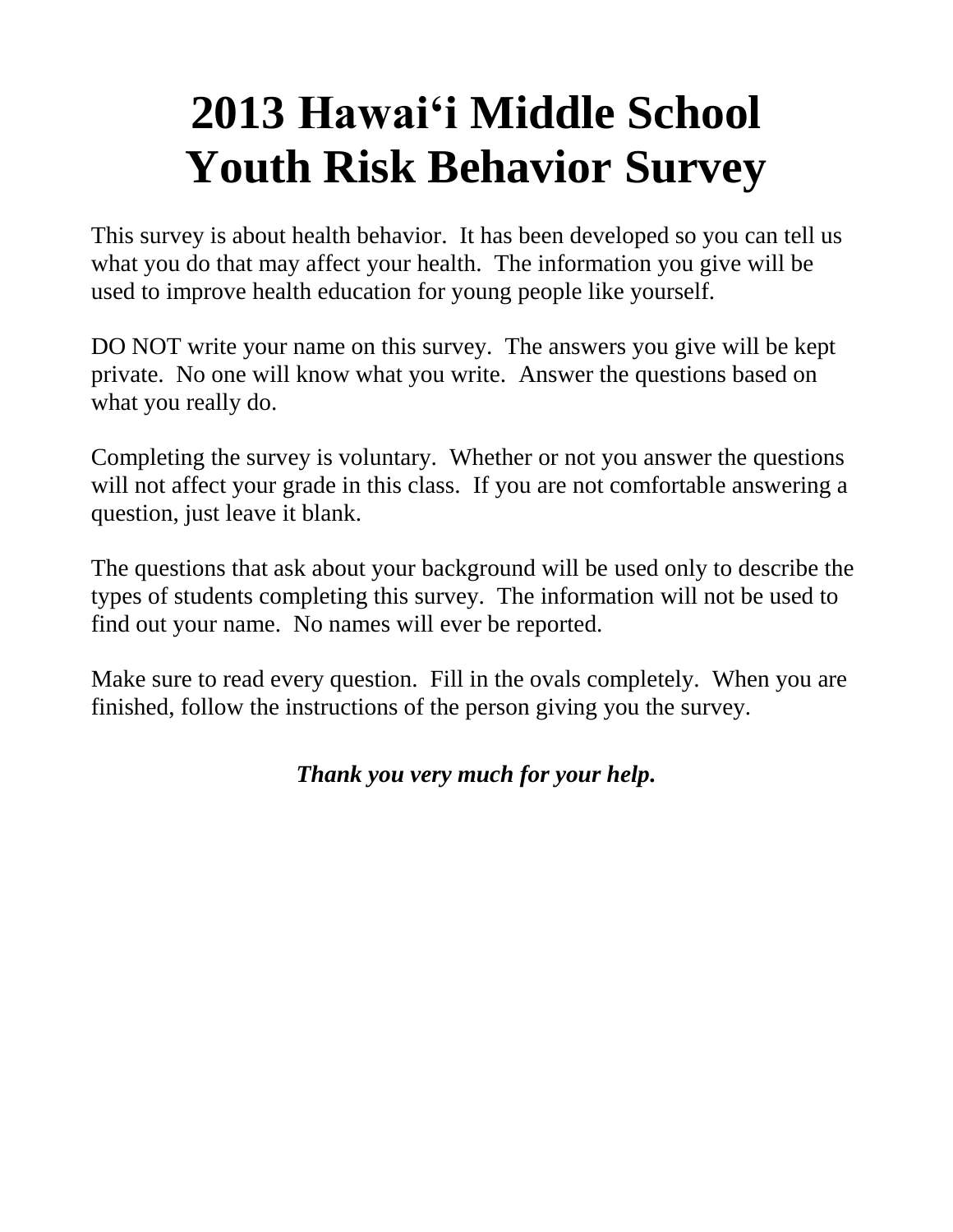#### **Directions**

- **Use a #2 pencil only.**
- **Make dark marks.**
- Fill in a response like this:  $A \cdot B \cdot D$ .
- **If you change your answer, erase your old answer completely.**
- 1. How old are you?
	- A. 10 years old or younger
	- B. 11 years old
	- C. 12 years old
	- D. 13 years old
	- E. 14 years old
	- F. 15 years old
	- G. 16 years old or older
- 2. What is your sex?
	- A. Female
	- B. Male
- 3. In what grade are you?
	- A. 6th grade
	- B. 7th grade
	- C. 8th grade
	- D. Ungraded or other grade
- 4. Are you Hispanic or Latino?
	- A. Yes
	- B. No
- 5. What is your race? (**Select one or more responses.**)
	- A. American Indian or Alaska Native
	- B. Black or African American
	- C. Filipino
	- D. Japanese
	- E. Native Hawaiian/Part Hawaiian
	- F. Other Asian
	- G. Other Pacific Islander
	- H. White
- 6. Which one of these groups **best** describes you? (Select only **one** response.)
	- A. Hispanic or Latino
	- B. Native Hawaiian
	- C. Filipino
	- D. Japanese
	- E. White
	- F. Other Pacific Islander
	- G. Some other race or ethnicity
	- H. I do not describe myself as only one race or ethnicity
- 7. During the past 12 months, how would you describe your grades in school?
	- A. Mostly A's
	- B. Mostly B's
	- C. Mostly C's
	- D. Mostly D's
	- E. Mostly F's
	- F. None of these grades
	- G. Not sure

#### **The next 4 questions ask about safety.**

- 8. **When you ride a bicycle,** how often do you wear a helmet?
	- A. I do not ride a bicycle
	- B. Never wear a helmet
	- C. Rarely wear a helmet
	- D. Sometimes wear a helmet
	- E. Most of the time wear a helmet
	- F. Always wear a helmet
- 9. **When you rollerblade or ride a skateboard**,

how often do you wear a helmet?

- A. I do not rollerblade or ride a skateboard
- B. Never wear a helmet
- C. Rarely wear a helmet
- D. Sometimes wear a helmet
- E. Most of the time wear a helmet
- F. Always wear a helmet
- 10. Have you ever ridden in a car driven by someone who had been drinking alcohol? A. Yes
	- B. No
	- C. Not sure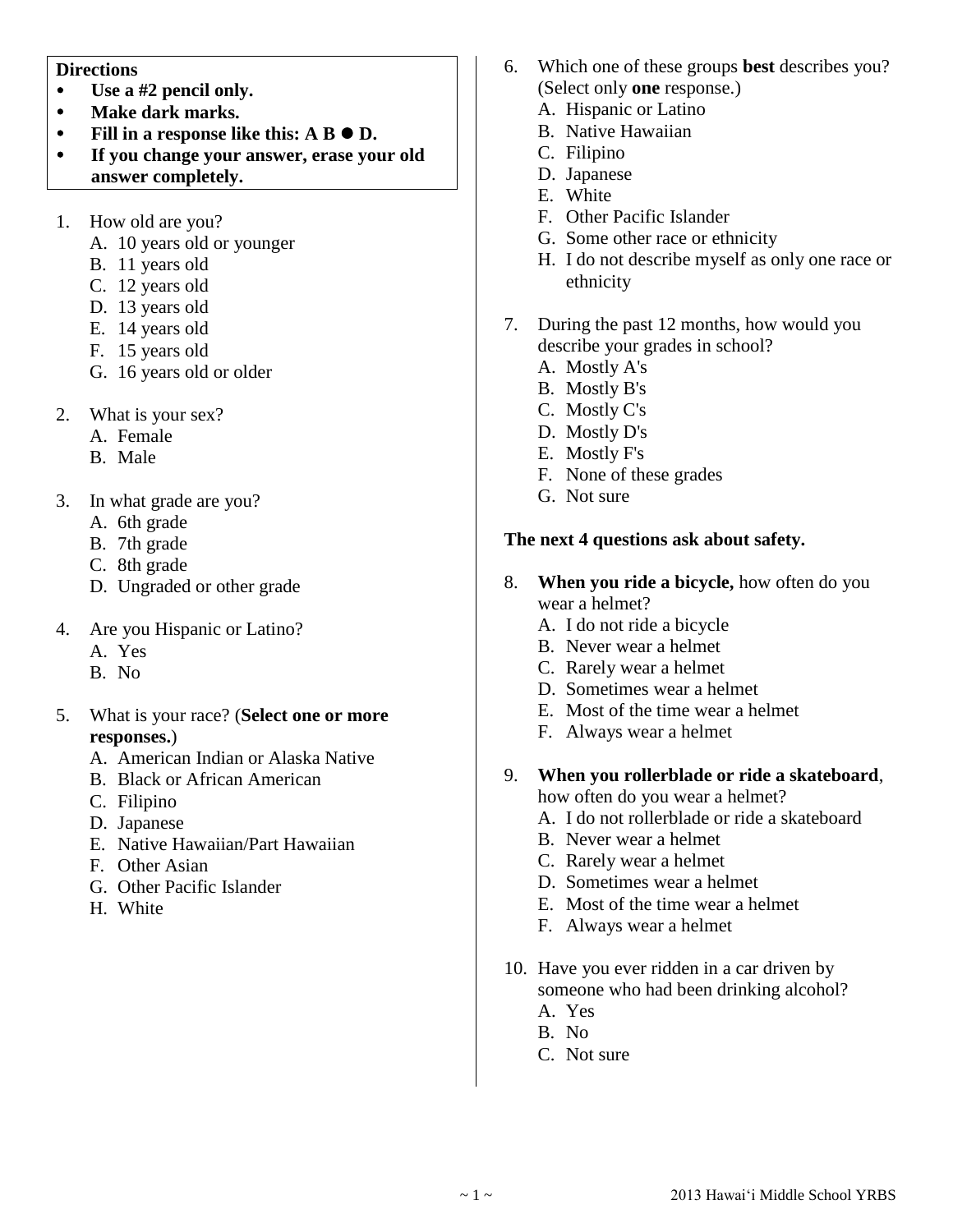- 11. Have you ever ridden in a car driven by someone who had been high on marijuana or other illegal drugs?
	- A. Yes
	- B. No
	- C. Not sure

#### **The next 10 questions ask about violence-related behaviors.**

- 12. During the past 12 months, did you carry **a weapon** such as a gun, knife, or club?
	- A. Yes
	- B. No
- 13. During the past 12 months, did you carry **a weapon** such as a gun, knife, or club **on school property**?
	- A. Yes
	- B. No
- 14. During the past 12 months, did you ever **not** go to school because you felt you would be unsafe at school or on your way to or from school?
	- A. Yes
	- B. No
- 15. During the past 12 months, did someone ever threaten or injure you with a weapon such as a gun, knife, or club **on school property**? A. Yes
	- B. No
- 16. During the past 12 months, have you been in a physical fight?
	- A. Yes
	- B. No
- 17. During the past 12 months, were you ever in a physical fight **on school property**?
	- A. Yes
	- B. No
- 18. During the past 12 months, were you in a physical fight in which you were hurt and had to be treated by a doctor or nurse?
	- A. Yes
	- B. No
- 19. Have you ever been physically forced to have sexual intercourse when you did not want to? A. Yes
	- B. No
- 20. During the past 12 months, did someone you were dating or going out with physically hurt you on purpose? (Count such things as being hit, slammed into something, or injured with an object or weapon.)
	- A. I did not date or go out with anyone during the past 12 months
	- B. Yes
	- C. No
- 21. During the past 12 months, did someone you were dating or going out with force you to do sexual things that you did not want to do? (Count such things as kissing, touching, or being physically forced to have sexual intercourse.)
	- A. I did not date or go out with anyone during the past 12 months
	- B. Yes
	- C. No

**The next 4 questions ask about bullying. Bullying is when 1 or more students tease, threaten, spread rumors about, hit, shove, or hurt another student over and over again. It is not bullying when 2 students of about the same strength or power argue or fight or tease each other in a friendly way.**

- 22. Have you ever been bullied **on school property**? A. Yes
	- B. No
- 23. Have you ever been **electronically** bullied? (Count being bullied through e-mail, chat rooms, instant messaging, websites, or texting.) A. Yes B. No
- 24. Have you ever threatened someone else **electronically**? (Count being bullied through email, chat rooms, instant messaging, websites, online gaming, or texting) A. Yes
	- B. No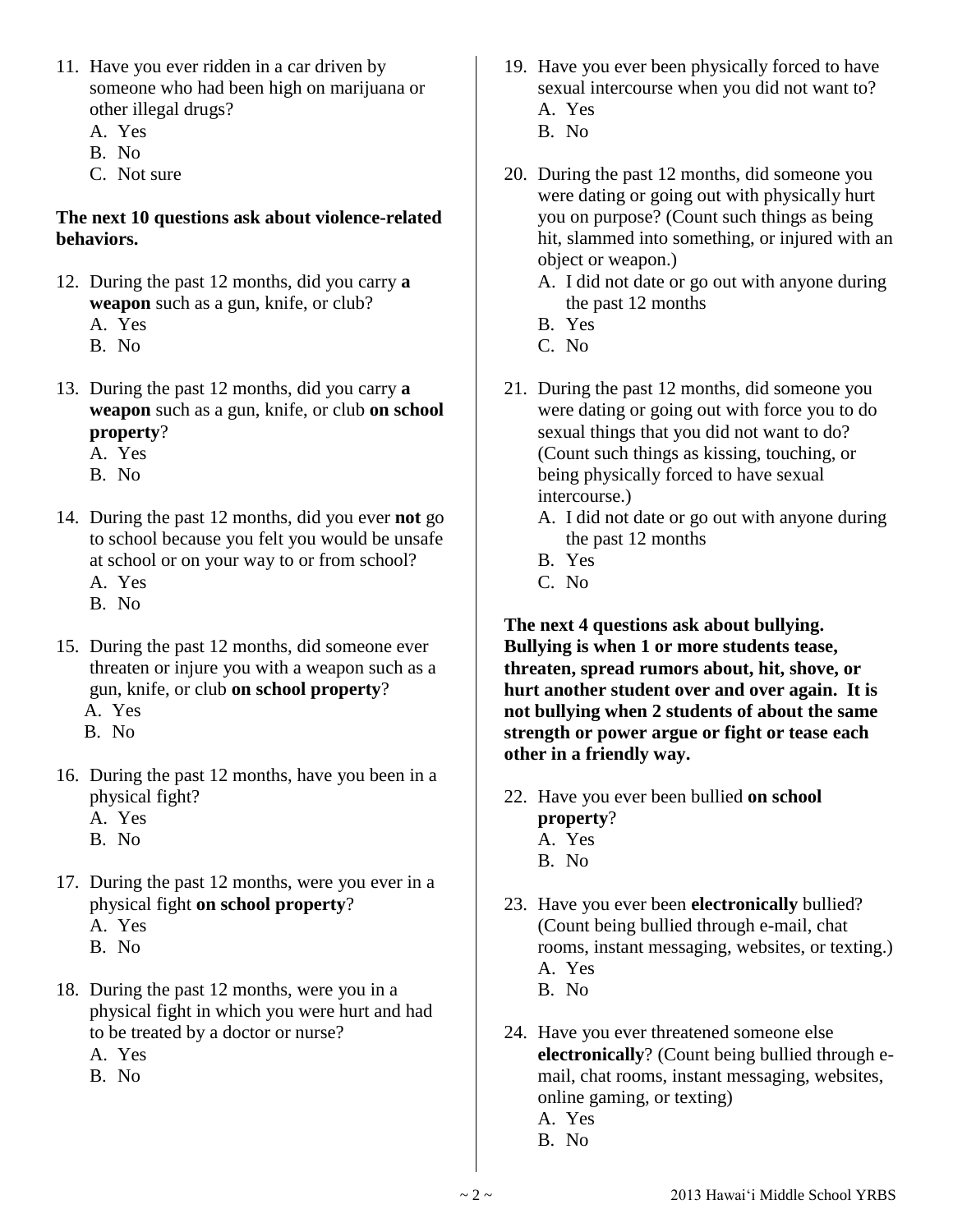- 25. Do you agree or disagree that harassment and bullying by other students is a problem at your school?
	- A. Strongly agree
	- B. Agree
	- C. Not sure
	- D. Disagree
	- E. Strongly disagree

## **The next question asks about hurting yourself on purpose.**

- 26. Have you ever done something to purposely hurt yourself without wanting to die, such as cutting or burning yourself on purpose?
	- A. Yes
	- B. No

#### **The next 5 questions ask about attempted suicide. Sometimes people feel so depressed about the future that they may consider attempting suicide or killing themselves.**

- 27. Have you ever felt so sad or hopeless almost every day **for two weeks or more in a row** that you stopped doing some usual activities?
	- A. Yes
	- B. No
- 28. Have you ever **seriously** thought about killing yourself?
	- A. Yes
	- B. No
- 29. Have you ever made a **plan** about how you would kill yourself?
	- A. Yes
	- B. No
- 30. Have you ever **tried** to kill yourself?
	- A. Yes
	- B. No
- 31. **If you tried to kill yourself** did any attempt result in an injury, poisoning, or overdose that had to be treated by a doctor or nurse?
	- A. I did not try to kill myself
	- B. Yes
	- C. No

## **The next 3 questions ask about tobacco use.**

- 32. Have you ever tried cigarette smoking, even one or two puffs?
	- A. Yes
	- B. No
- 33. How old were you when you smoked a whole cigarette for the first time?
	- A. I have never smoked a whole cigarette
	- B. 8 years old or younger
	- C. 9 years old
	- D. 10 years old
	- E. 11 years old
	- F. 12 years old
	- G. 13 years old or older
- 34. During the past 30 days, on how many days did you smoke cigarettes?
	- A. 0 days
	- B. 1 or 2 days
	- C. 3 to 5 days
	- D. 6 to 9 days
	- E. 10 to 19 days
	- F. 20 to 29 days
	- G. All 30 days

**The next 7 questions ask about drinking alcohol. This includes drinking beer, wine, wine coolers, and liquor such as rum, gin, vodka, or whiskey. For these questions, drinking alcohol does not include drinking a few sips of wine for religious purposes.**

- 35. Have you ever had a drink of alcohol, other than a few sips? A. Yes
	- B. No
- 36. How old were you when you had your first drink of alcohol other than a few sips?
	- A. I have never had a drink of alcohol other than a few sips
	- B. 8 years old or younger
	- C. 9 years old
	- D. 10 years old
	- E. 11 years old
	- F. 12 years old
	- G. 13 years old or older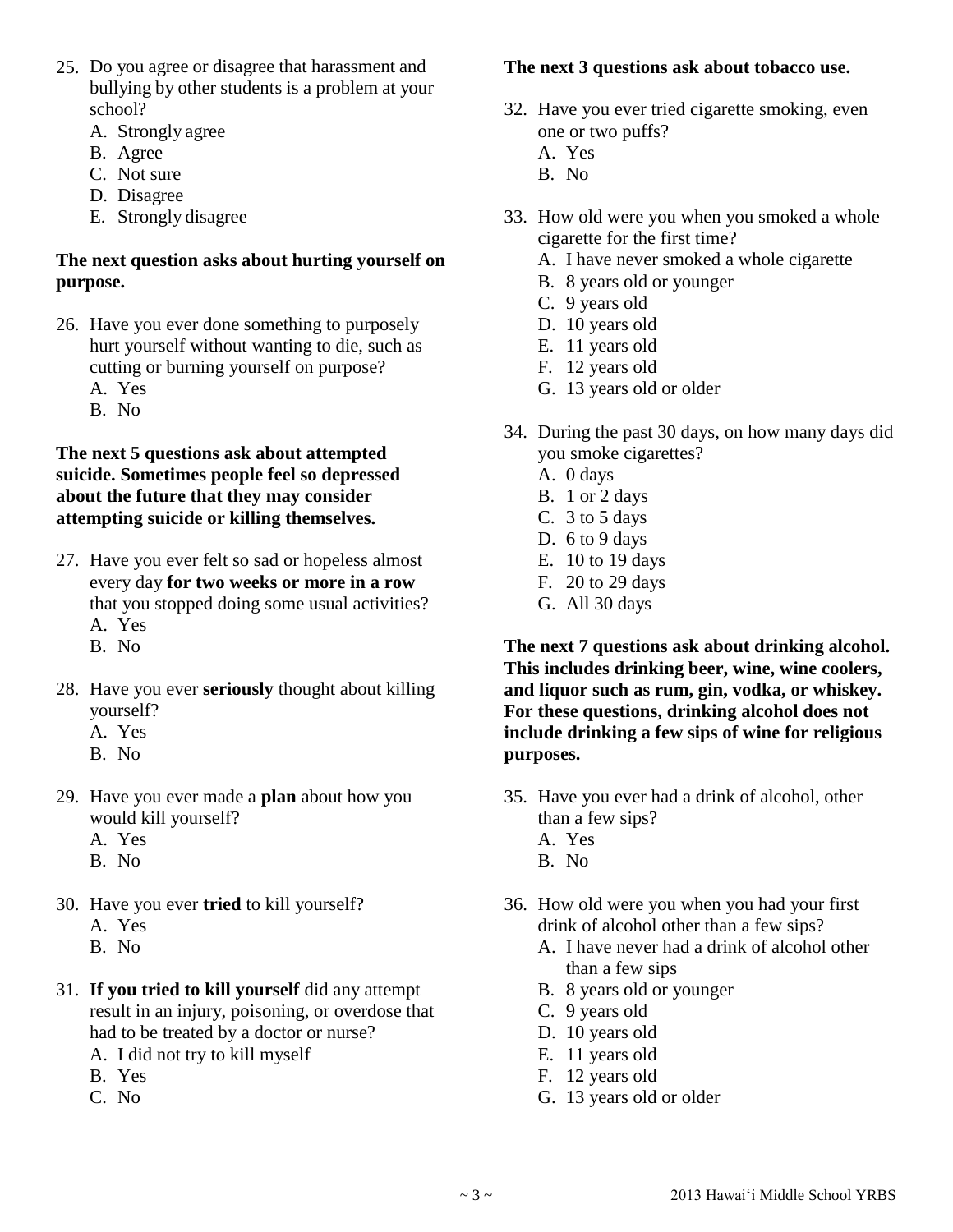- 37. During the past 30 days, did you have at least one drink of alcohol?
	- A. Yes
	- B. No
- 38. During the past 30 days, did you have at least one drink of alcohol **on school property**?
	- A. Yes
	- B. No
- 39. During the past 30 days, on how many days did you have 5 or more drinks of alcohol in a row, that is, within a couple of hours?
	- A. 0 days
	- B. 1 day
	- C. 2 days
	- D. 3 to 5 days
	- E. 6 to 9 days
	- F. 10 to 19 days
	- G. 20 or more days
- 40. During the past 12 months, how many of your 4 best friends have tried beer, wine, or hard liquor (such as rum, gin, vodka, or whiskey) when their parents did not know about it?
	- A. 0
	- B. 1
	- C. 2
	- D. 3
	- E. 4
	- F. Not sure
- 41. How wrong do your parents feel it would be for you to drink beer, wine, or hard liquor (such as rum, gin, vodka, or whiskey) regularly?
	- A. Very wrong
	- B. Wrong
	- C. A little bit wrong
	- D. Not at all wrong
	- E. Not sure

#### **The next 3 questions ask about marijuana use. Marijuana also is called grass, pot, or** *pakalōlō***.**

- 42. How old were you when you tried marijuana for the first time?
	- A. I have never tried marijuana
	- B. 8 years old or younger
	- C. 9 years old
	- D. 10 years old
	- E. 11 years old
	- F. 12 years old
	- G. 13 years old or older
- 43. During the past 30 days, how many times did you use marijuana?
	- A. 0 times
	- B. 1 or 2 times
	- C. 3 to 9 times
	- D. 10 to 19 times
	- E. 20 to 39 times
	- F. 40 or more times
- 44. During the past 30 days, did you use marijuana **on school property?** A. Yes B. No

## **The next 8 questions ask about other drugs.**

- 45. Have you ever used **any** form of cocaine, including powder, crack, or freebase? A. Yes
	- B. No
- 46. Have you ever sniffed glue, breathed the contents of spray cans, or inhaled any paints or sprays to get high? A. Yes
	- B. No
- 47. During the past 30 days, how many times did you sniff glue, breathe the contents of aerosol spray cans, or inhale any paints or sprays to get high?
	- A. 0 times
	- B. 1 or 2 times
	- C. 3 to 9 times
	- D. 10 to 19 times
	- E. 20 to 39 times
	- F. 40 or more times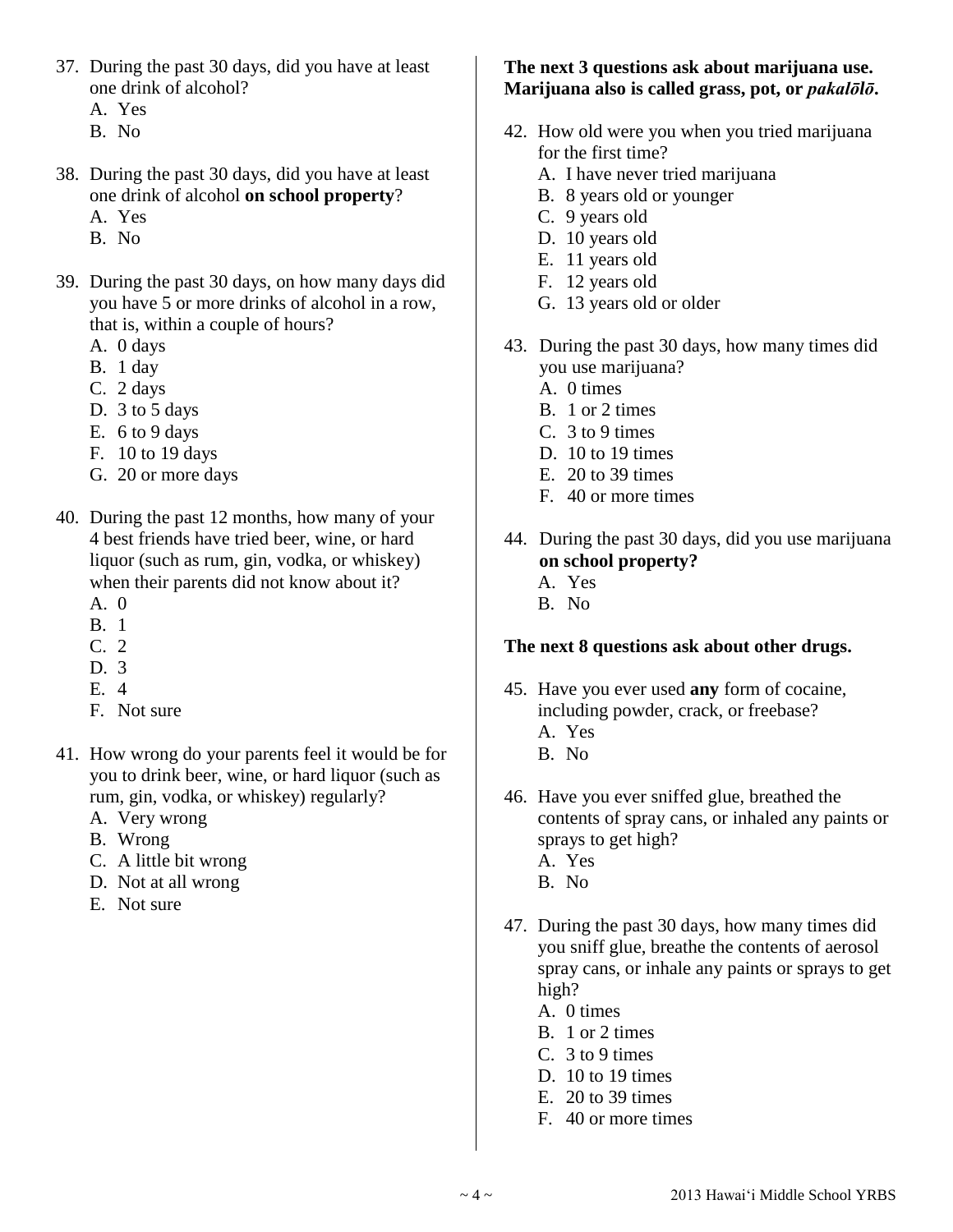- 48. Have you ever used **methamphetamines** (also called speed, crystal, crank, or ice)?
	- A. Yes
	- B. No
- 49. Have you ever used **ecstasy** (also called MDMA)?
	- A. Yes
	- B. No
- 50. Have you ever taken a **prescription drug** (such as OxyContin, Percocet, Vicodin, codeine, Adderall, Ritalin, or Xanax) without a doctor's prescription?
	- A. Yes
	- B. No
- 51. During the past 12 months, has anyone offered, sold, or given you an illegal drug **on school property**?
	- A. Yes
	- B. No
- 52. During the past 12 months, have you attended school under the influence of alcohol or other illegal drugs, such as marijuana or cocaine?
	- A. Yes
	- B. No

#### **The next 6 questions ask about alcohol and drugs.**

- 53. Do you ever use alcohol or drugs to relax, feel better about yourself, or fit in?
	- A. Yes
	- B. No
- 54. Do you ever use alcohol or drugs while you are alone?
	- A. Yes
	- B. No
- 55. Do you ever forget things you did while using alcohol or drugs?
	- A. Yes
	- B. No
- 56. Do your family or friends ever tell you that you should cut down on your drinking or drug use? A. Yes
	- B. No
- 57. Have you ever gotten into trouble while you were using alcohol or drugs?
	- A. Yes
	- B. No
- 58. If you thought that your alcohol or drug use was causing you problems, would you seek help from a counselor or doctor?
	- A. Yes
	- B. No

#### **The next 4 questions ask about sexual intercourse.**

- 59. Have you ever had sexual intercourse? A. Yes
	- B. No
- 60. How old were you when you had sexual intercourse for the first time?
	- A. I have never had sexual intercourse
	- B. 8 years old or younger
	- C. 9 years old
	- D. 10 years old
	- E. 11 years old
	- F. 12 years old
	- G. 13 years old or older
- 61. With how many people have you ever had sexual intercourse?
	- A. I have never had sexual intercourse
	- B. 1 person
	- C. 2 people
	- D. 3 people
	- E. 4 people
	- F. 5 people
	- G. 6 or more people
- 62. The **last time** you had sexual intercourse, did you or your partner use a condom?
	- A. I have never had sexual intercourse
	- B. Yes
	- C. No

## **The next 5 questions ask about body weight.**

- 63. How do **you** describe your weight?
	- A. Very underweight
	- B. Slightly underweight
	- C. About the right weight
	- D. Slightly overweight
	- E. Very overweight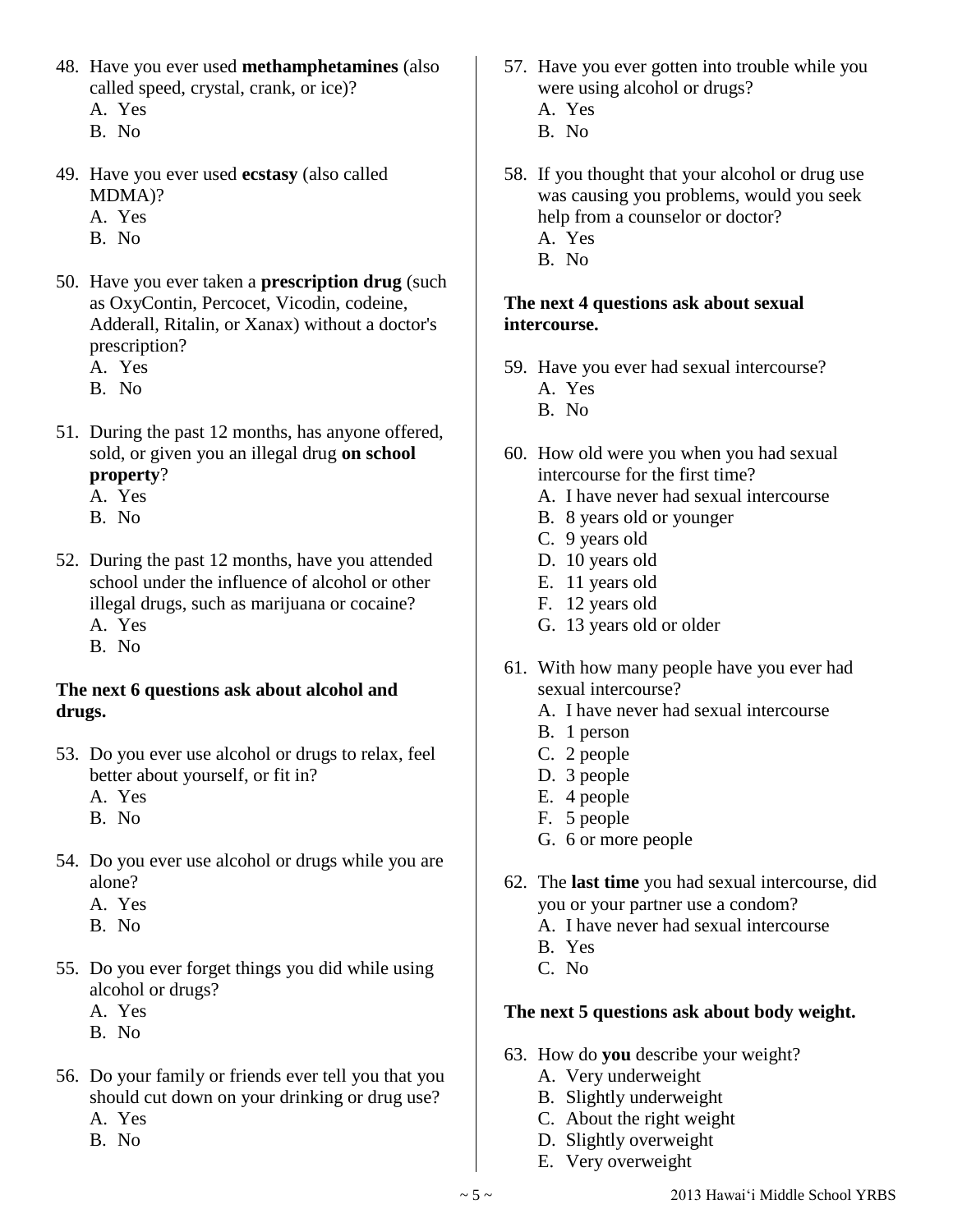- 64. Which of the following are you trying to do about your weight?
	- A. **Lose** weight
	- B. **Gain** weight
	- C. **Stay** the same weight
	- D. I am **not trying to do anything** about my weight
- 65. Have you ever **gone without eating for 24 hours or more** (also called fasting) to lose weight or to keep from gaining weight?
	- A. Yes
	- B. No
- 66. Have you ever **taken any diet pills, powders, or liquids** without a doctor's advice to lose weight or to keep from gaining weight? (Do **not** count meal replacement products such as Slim Fast.)
	- A. Yes
	- B. No
- 67. Have you ever **vomited or taken laxatives** to lose weight or to keep from gaining weight? A. Yes
	- B. No

## **The next question asks about eating breakfast.**

- 68. During the past 7 days, on how many days did you eat **breakfast**?
	- A. 0 days
	- B. 1 day
	- C. 2 days
	- D. 3 days
	- E. 4 days
	- F. 5 days
	- G. 6 days
	- H. 7 days

## **The next 8 questions ask about physical activity.**

- 69. During the past 7 days, on how many days were you physically active for a total of **at least 60 minutes per day**? (Add up all the time you spent in any kind of physical activity that increased your heart rate and made you breathe hard some of the time.)
	- A. 0 days
	- B. 1 day
	- C. 2 days
	- D. 3 days
	- E. 4 days
	- F. 5 days
	- G. 6 days H. 7 days
- 70. On how many of the past 7 days did you do exercises to **strengthen or tone your muscles**, such as push-ups, sit-ups, or weight lifting?
	- A. 0 days
	- B. 1 day
	- C. 2 days
	- D. 3 days
	- E. 4 days
	- F. 5 days
	- G. 6 days
	- H. 7 days
- 71. On an average school day, how many hours do you watch TV?
	- A. I do not watch TV on an average school day
	- B. Less than 1 hour per day
	- C. 1 hour per day
	- D. 2 hours per day
	- E. 3 hours per day
	- F. 4 hours per day
	- G. 5 or more hours per day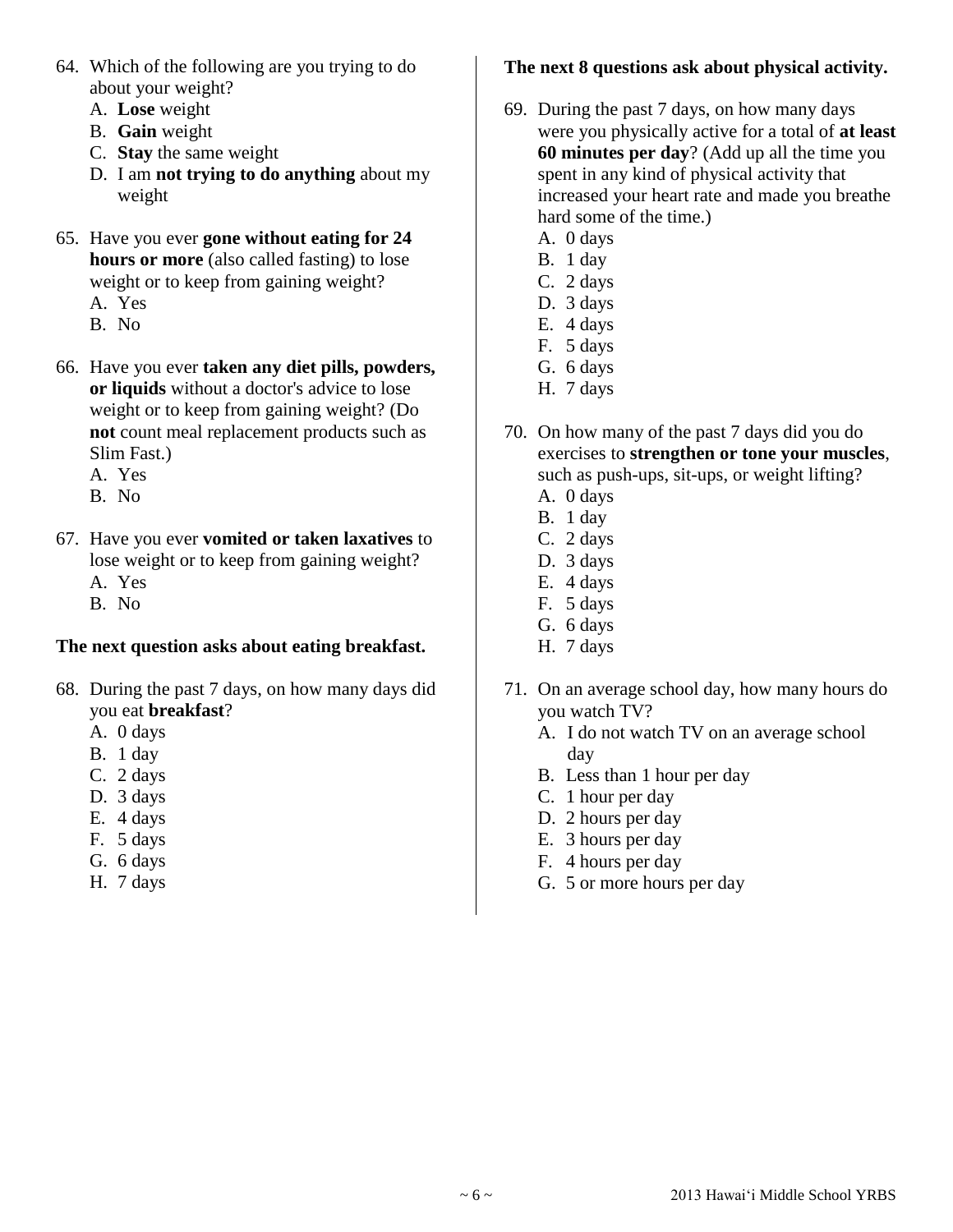- 72. On an average school day, how many hours do you play video or computer games or use a computer for something that is not school work? (Count time spent on things such as Xbox, PlayStation, an iPod, an iPad or other tablet, a smartphone, YouTube, Facebook or other social networking tools, and the Internet.)
	- A. I do not play video or computer games or use a computer for something that is not school work
	- B. Less than 1 hour per day
	- C. 1 hour per day
	- D. 2 hours per day
	- E. 3 hours per day
	- F. 4 hours per day
	- G. 5 or more hours per day
- 73. In an average week when you are in school, on how many days do you go to physical education (PE) classes?
	- A. 0 days
	- B. 1 day
	- C. 2 days
	- D. 3 days
	- E. 4 days
	- F. 5 days
- 74. In an average week when you are in school, on how many days do you walk or ride your bike **to school** when weather allows you to do so?
	- A. 0 days
	- B. 1 day
	- C. 2 days
	- D. 3 days
	- E. 4 days
	- F. 5 days
- 75. In an average week when you are in school, on how many days do you walk or ride your bike **home from school** when weather allows you to do so?
	- A. 0 days
	- B. 1 day
	- C. 2 days
	- D. 3 days
	- E. 4 days
	- F. 5 days
- 76. During the past 12 months, on how many sports teams did you play? (Count any teams run by your school or community groups.)
	- A. 0 teams
	- B. 1 team
	- C. 2 teams
	- D. 3 or more teams

#### **The next 11 questions ask about other healthrelated topics.**

- 77. Have you ever been taught about AIDS or HIV infection in school?
	- A. Yes
	- B. No
	- C. Not sure
- 78. Has a doctor or nurse ever told you that you have asthma?
	- A. Yes
	- B. No
	- C. Not sure
- 79. Do you still have asthma?
	- A. I have never had asthma
	- B. Yes
	- C. No
	- D. Not sure
- 80. When was the last time you saw a doctor or nurse for a check-up or physical exam when you were not sick or injured?
	- A. During the past 12 months
	- B. Between 12 and 24 months ago
	- C. More than 24 months ago
	- D. Never
	- E. Not sure
- 81. When was the last time you saw a dentist for a check-up, exam, teeth cleaning, or other dental work?
	- A. During the past 12 months
	- B. Between 12 and 24 months ago
	- C. More than 24 months ago
	- D. Never
	- E. Not sure